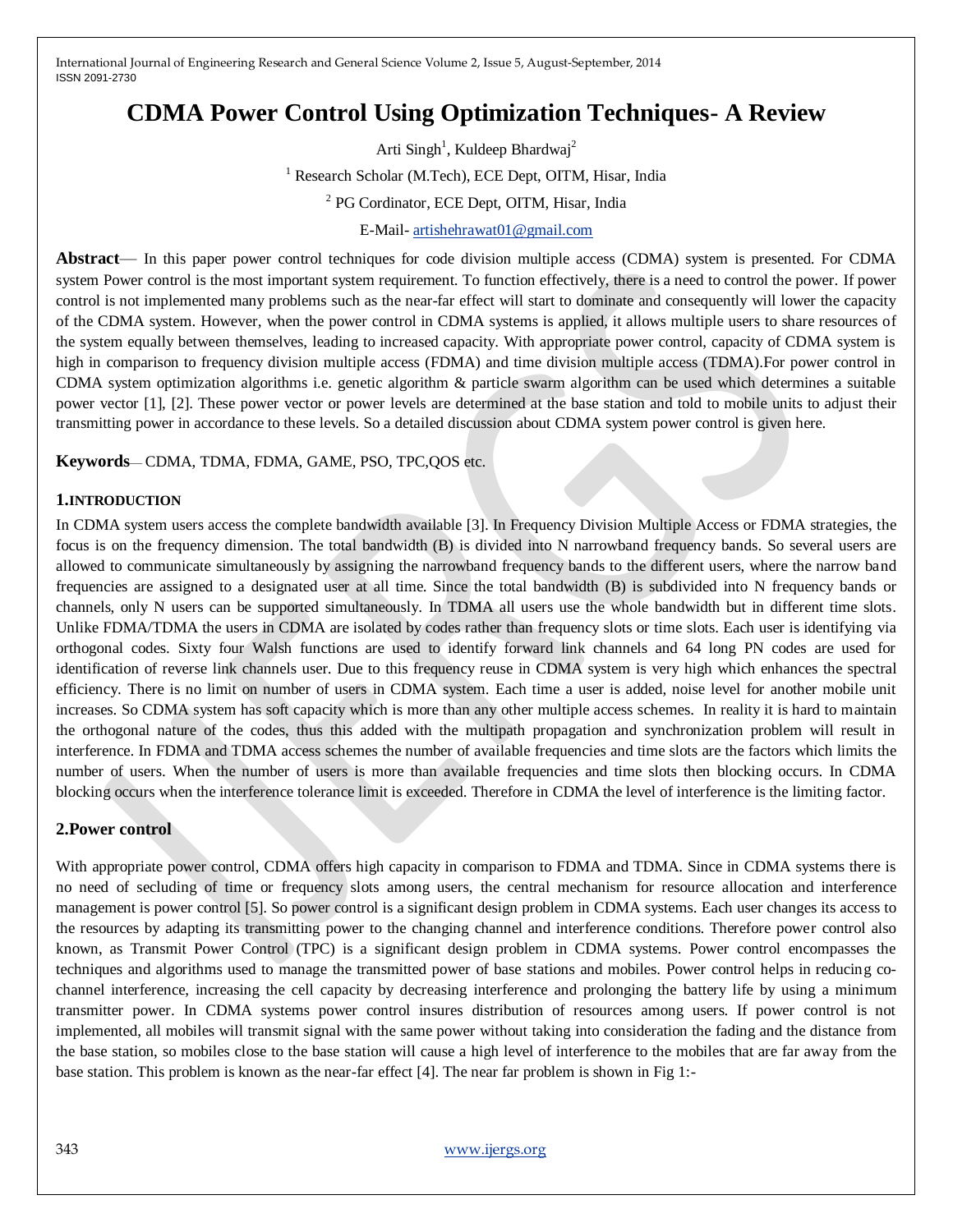

Fig.1 Near-Far problem when power control is not used [1].

In the reverse link (mobile to base station) it is necessary to use power control for solving the near far problem. The near-far problem can be avoided using power control mechanism. This is shown in Fig.2.



Fig.2 Power control overcomes near-far problem [1].

## **2.1 Main objectives of power control:-**

1. To minimize the transmitting power from the mobile units in order to increase the battery lifetime.

2. To ensure that a certain quality of service parameter (QOS) is satisfied. This is done by making the value of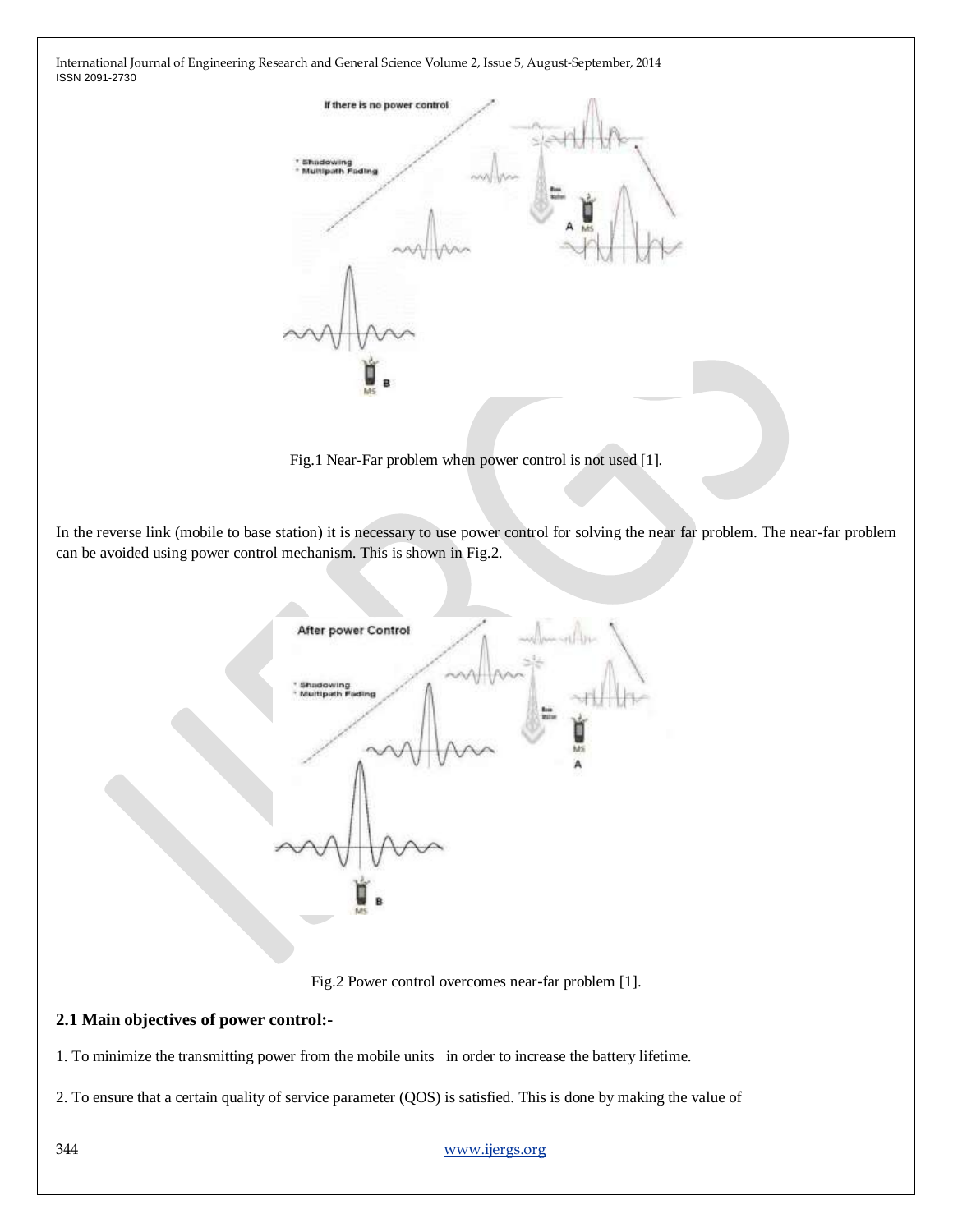$E_b$  $\frac{E_b}{N_o}$  of the received signals from all mobile units exceed a certain threshold  $(\frac{E_b}{N_o})$  $\frac{E_b}{N_o}$ )<sub>th</sub>. If the received  $\frac{E_b}{N_o}$  from a certain unit is lower than

this threshold, this unit is out of service.

 $E_b$  is the energy per bit and  $N_o$  is the noise power spectral density..

3. Minimize the near-far effect. This is done by trying to make the received signal levels from mobile units very close to each other. The objective of the power control is to limit the transmitting power on forward link & reverse link. Due to non-coherent detection at the base station reverse link power control is more important as compared to forward link power control. Reverse link power control is essential for CDMA system and it is enforced by IS-95 standard.

# **2.2 Reverse Link Power Control**

Reverse link power control mechanism is used to control the power on access and reverse traffic channels. It is used for establishing a link while originating a call. The reverse link power control includes open-loop power control (also called as autonomous power control) and the closed loop power control. The closed loop power control also includes inner-loop power control and outer- loop power control.

## **2.2.1 Reverse Link open loop Power Control**

In this method base station is not involved. This method is based on the principle that mobile station closer to the base station needs to transmit less power as compared to a mobile which is far away from the base station or in deep fading condition. The mobile adjusts its power based on the power received in the 1.23 MHz band i.e. power in pilot, paging, sync and traffic channels. The key rule is that a mobile transmits in inverse proportion to what it receives. If the received power is low the mobile transmits high power and on receiving high power it transmits low power value.



Fig. 4. Reverse open loop power control [13]

# **2.2.2 Reverse Link closed loop Power Control**

In this method base station is involved. Base station sends the power control bits to the mobile station for power adjustment. A power control sub channel continuously transmits on the forward traffic channel. This sub channel runs at 800 power control bits per second. So a power control bit 0 or 1 is transmitted in every 1.25 ms.  $A<sup>0</sup>$  indicate that mobile should increase its mean output power level while '1' indicates that it should decrease its mean output power. The response time of this method is very low (1.25 ms) as compared to open loop power control (30ms) to counter deep fading condition.

The reverse link closed loop power control has two parts-inner loop power control and outer-loop power control. The inner loop power control keeps the mobile as close to its target  $\frac{E_b}{l_t}$  as possible, but outer loop power control adjusts the base station  $\frac{E_b}{l_t}$  for a given mobile.  $E_b$  is the energy per bit and  $I_t$  is the total interference.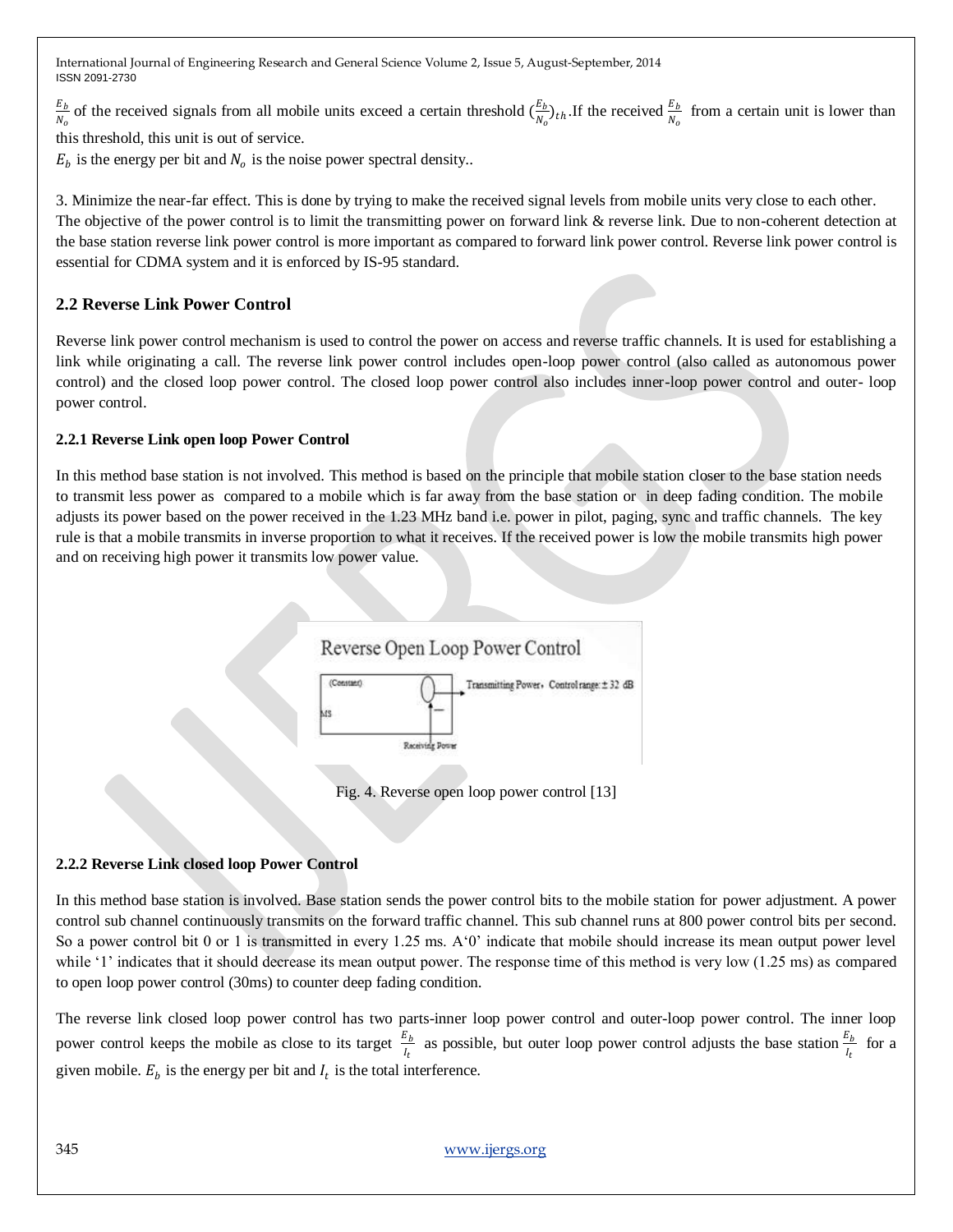

Fig. 3. Reverse closed loop power control [13]

#### **3. Power control using optimization algorithms**

Most of the practical Power control algorithms present today require high number of iteration in order to reach zero probability of Outage. The main aim of this paper is to represent idea of genetic algorithm and particle swarm algorithm power for control. The power control algorithm based on genetic algorithm was proposed by M. Moustafa *et.al* (Oct. 2000) [1] and based on particle swarm algorithm was proposed by Hassan M. Elkamchouchi Hassan *et.al* in 24th National radio science conference (NRSC 2007) [2].

#### **3.1 Genetic Algorithm for Mobiles Equilibrium (GAME)**

In a CDMA network, resource allocation is critical in order to provide suitable QOS for each user and achieve channel efficiency. Many QOS measures, including bit error rate, depend on the  $\frac{E_b}{N_o}$  given by [1]:

$$
\left(\frac{E_b}{N_o}\right)_i = \frac{G_{bi}P_i/R_i}{\left(\sum_{j\neq i}^M G_{bi}P_j + I\right)/W}
$$

Where W is the total spread spectrum bandwidth occupied by the CDMA signals.  $G_{bi}$  denote the link gain between the base station 'b' and mobile user 'i'. I denotes the thermal noise contained in W and M is number of mobile users.  $P_i$  is the transmitted power by ith mobile which is limited by a power level  $0 \le P_i \le P_{max}$  for  $1 \le I \le M$ .  $R_i$  is the information bit rate transmitted by ith mobile user. GAME uses a fix value for  $R_i$  (transmission rate of ith user)=15.5 kbps.

When any user increases its transmission power then its  $\frac{E_b}{N_o}$  value increases but increases interference to others using CDMA i.e. decrease in  $\frac{E_b}{N_o}$  of other mobile user. So power control means directly controlling the QOS that is specified as a pre specified  $\frac{E_b}{N_o}$ . It can also be stated in terms of probability that  $\frac{E_b}{N_o}$  falls below  $\left(\frac{E_b}{N_o}\right)$  $\frac{10}{\text{No}}$ <sub>th</sub>(Outage probability). Thus, the objective here is to find an nonnegative power vector  $P = [p1, p2, \dots, pM]$  which maximizes the function F proposed as

$$
F = (\frac{1}{M} \sum_{i=1}^{M} w_p F_i^E F_i^P + w_H F^H
$$

Where  $F_i^H$  is a threshold function defined for ith user depending on  $\frac{E_b}{N_o}$  value.

$$
F_i^H = \begin{cases} 1 & \left(\frac{E_b}{N_o}\right)_i \ge \left(\frac{E_b}{N_o}\right)_{th} \\ 0 & \text{otherwise} \end{cases}
$$
\n
$$
\frac{\text{www.ijergs.org}}{2}
$$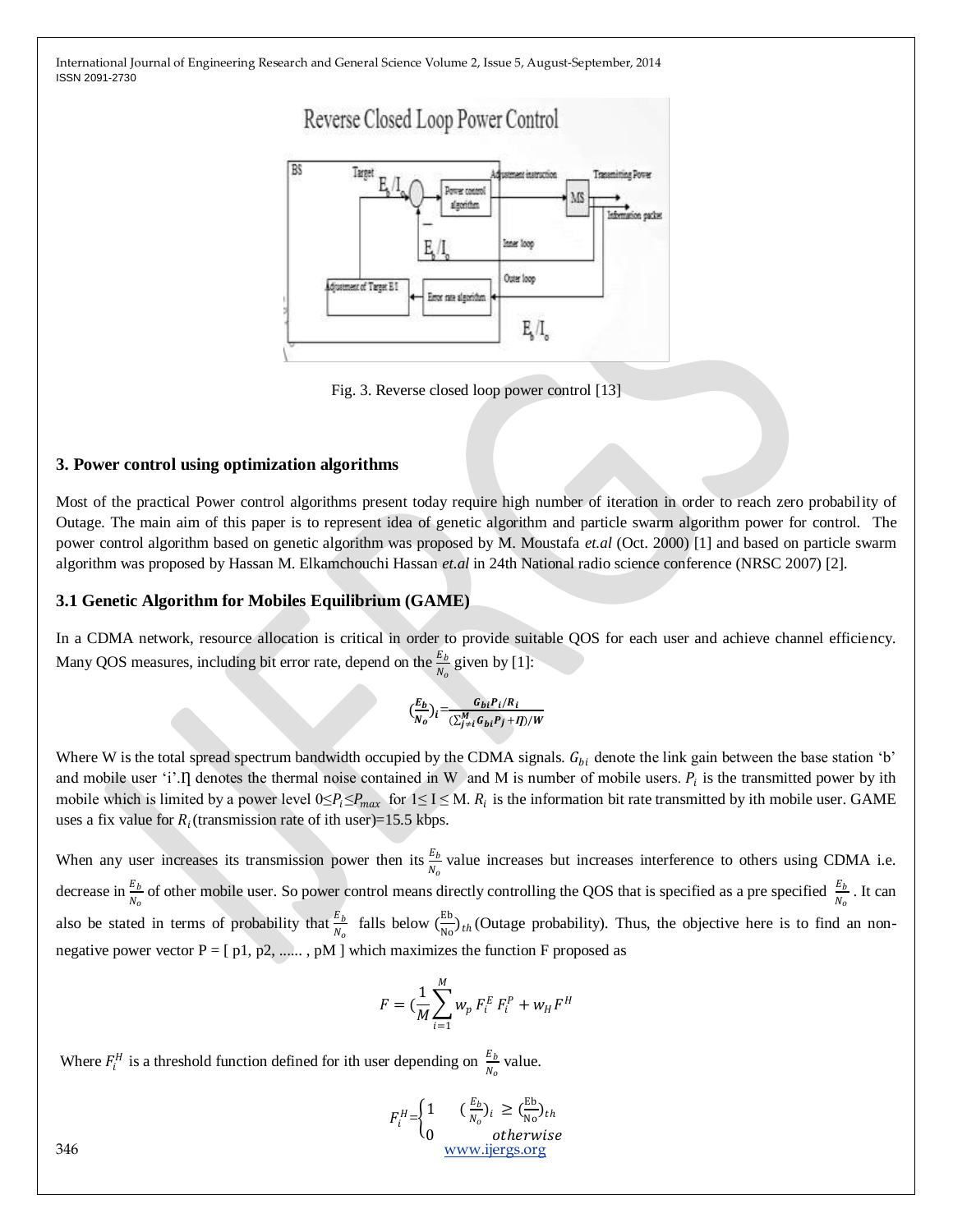Here  $F_i^H$  maximize the average QOS. Minimization of mobile power is also essential objective. Since low transmitting power means long battery life & less interference to other user,  $F_i^p$  is the part which uses minimum power and punishes high power transmitting mobiles.

$$
F_i^p = 1 - \frac{P_i}{P_{max}}
$$

The author has to ensure that received powers from all mobiles are in narrow range so that near-far problem can be reduced. The received power  $P_i^r$  is the product of link gain  $G_{bi}$  and  $P_i^r$ .

 $F<sup>H</sup>$ , proposed in the fitness function penalize the solution whose received power components divergence is far away from its mean value.

$$
F^{H} = \begin{cases} 1 - 5\left(\frac{\sigma_{p^r}}{p^{-r}}\right) & \sigma_{p^r} \le 0.2p^{-r} \\ 0 & otherwise \end{cases}
$$

Here  $p^{-r}$  is the average received power level and  $\sigma_{p^r}$  is the standard deviation.

 $w_p$  and  $w_H$  are the non-negative weights indicating the relative importance of an objective over the another. For example if the objective is to minimize the transmitting power then  $w_p$  would be the highest value.

GAME is a steady state GA which stops evolution after a timeout period [1]. The inputs are current power level from different users. Additional information like  $\left(\frac{E}{N}\right)$  $\frac{E}{N_0}\bigg\rangle_{th}$  maximum power level  $P_{max}$  and the link gains G are also required. In GAME method initial population of chromosomes is formed by encoding the power levels from mobiles. The chromosome is a string of N bits and it encodes power level of M mobile users. If each mobile power is encoded using q bits then N=q×M. the fitness function is used to evaluate these chromosomes. The cycle of evolution and reproduction works up to a stopping criterion. The base station transmits the new power vector to the users. In the meantime, the new solution is being used to initialize the input vectors at the next control period. The assumption for GAME method was that the base is situated at the center of cell. It was only for single cell with radius of unit distance. The users are distributed uniformly over the cell area. The loss model used is distance loss model. The link gain is  $G_{ii}$  =  $A_{ij} \times D_{ij}$ .

 $A_{ij}$  is the variation in the received signal due to shadow fading, and assumed to be independent and log normally distributed with a mean of 0 dB and a standard deviation of 8 dB.

The variable  $D_{ij}$  is the large scale propagation loss. Let  $d_{ij}$  is the distance between transmitter j and receiver I then it is assumed that in decibels

$$
10\log D_{ij} =\n \begin{cases}\n -127.0 - 25\log d_{ij} & d_{ij < 1 \\
-127.0 - 35\log d_{ij} & 1 \le d_{ij} \le 3 \\
-135.5 - 80\log d_{ij} & 3 \le d_{ij}\n \end{cases}
$$

This model uses three different path loss slopes ant for the 1 unit distance interception assumes -127.0 dB. The required QOS target or  $\left(\frac{E}{v}\right)$  $\frac{10}{10}$  h is 5 dB and  $P_{max}$  is 1 watt. The transmission rate is fixed as 15.5 kbps and the thermal noise density is -174dbm/Hz.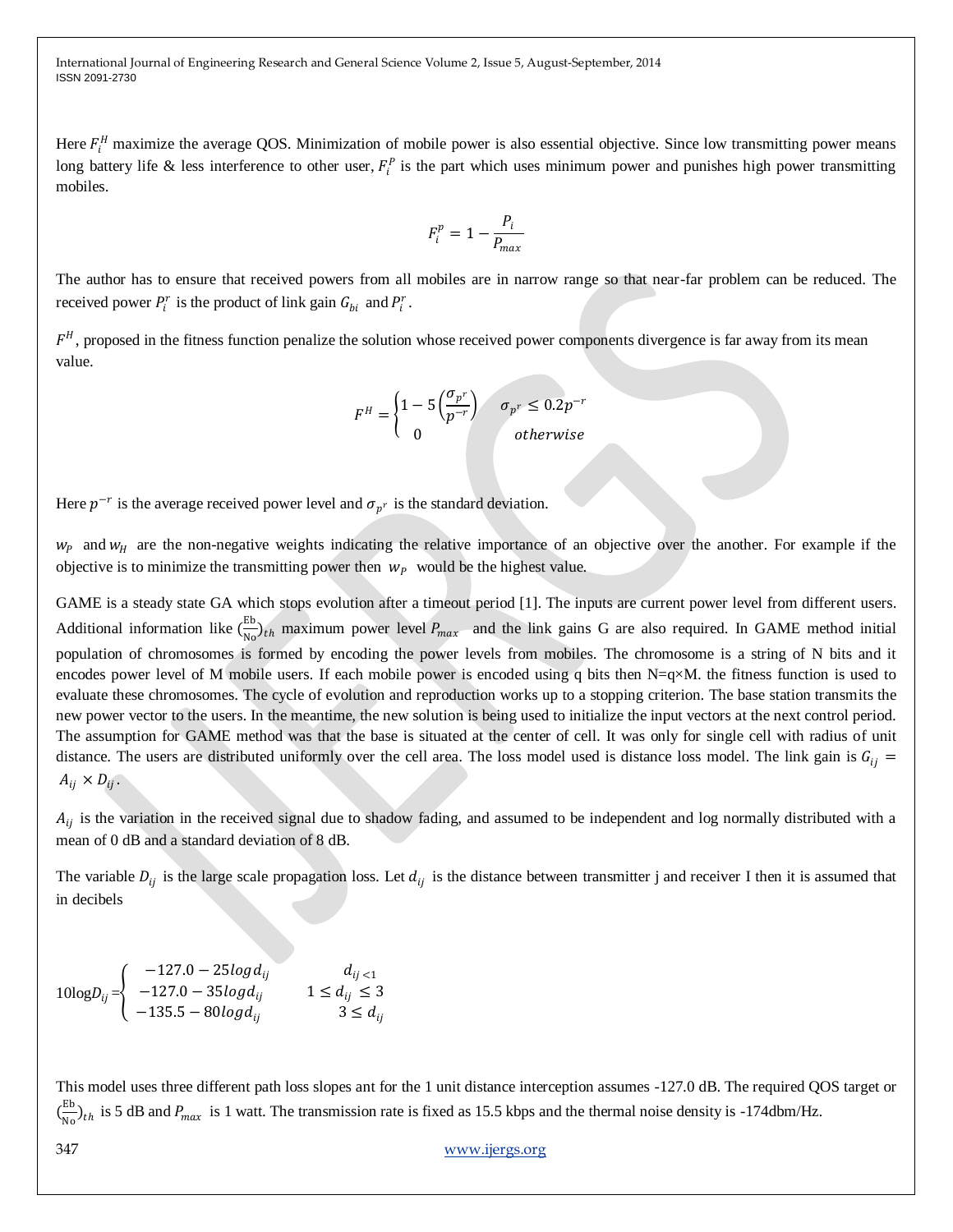## **4. Particle Swarm Optimization (PSO) Algorithm**

Particle Swarm Optimization (PSO) is a method for global optimization [5] and it is different from other well-known Evolutionary Algorithms. As in Evolutionary Algorithms, a population of potential solutions is used to probe the search space, but no operators are applied on the population to generate new solutions. In PSO, each individual particle, of the population, called swarm, adjusts its trajectory toward its own previous best position, and toward the previous best position attained by any member of its topological neighborhood. In the global variant of PSO, the whole swarm is considered as the neighborhood. Thus, global sharing of information takes place and the particles profit from the discoveries and previous experience of all other companions during the search for promising regions of the landscape. For example, in the single-objective minimization case, such regions possess lower function values than others, visited previously. In the local variant of PSO, the neighborhood of each particle in the swarm is restricted to a certain number of other particles but the movement rules for each particle are the same in the two variants. The basic algorithm of PSO has two different versions. The first version is the one where the particles are represented by binary strings and the other is the one where the particles are represented by real numbers in n dimensional space where n is the dimension of the optimization problem under consideration. First, the author describes the basic algorithm of PSO in real number problems. The Pseudo-code for this algorithm is:

For  $i=1$  to number of individuals

If G  $(\bar{x_i})>G(\bar{p_i})$  $\frac{1}{16}$  G() evaluates fitness

 $\frac{1}{p_{id}}$  is best so far

For d=1 to dimensions

 $p_{id} = x_{id}$ 

Next d

End do

 $g=i$  // arbitrary

For j=indices of neighbors

If  $G(\overline{x_i}) > G(\overline{p_q})$  then g=j  $\frac{1}{2}$  is index of best performer

Next j

For  $d=1$  to dimensions

 $v_{id}$ (t)=  $v_{id}$ (t-1)+ $\frac{\varphi_{id}}{v_{id}}$ - $x_{id}$  (t-1))+ $\frac{\varphi_{2}}{v_{gd}}$ - $x_{id}$ (t-1))

 $v_{id} \in (-V_{min}, +V_{max})$ 

 $x_{id}(t) = x_{id}(t-1) + v_{id}(t)$ 

Next d

Next i

Here  $x_i$  is the position of particle i,  $v_i$  is the velocity of particle i,  $\mathfrak{v}_1$  is a random number that gives the size of the step towards personal best,  $\mathcal{P}_2$  is a random number that gives the size of the step towards global best (the best particle in the neighborhood) and G is the fitness function which we are trying to minimize.

For the binary PSO, the component value of  $x_i$ ,  $p_i$  and  $p_g$  are restricted to the set {0, 1}. The velocity  $v_i$  is interpreted as a probability to change a bit from 0 to 1, or from 1 to 0 when updating the position of particles.

348 [www.ijergs.org](http://www.ijergs.org/)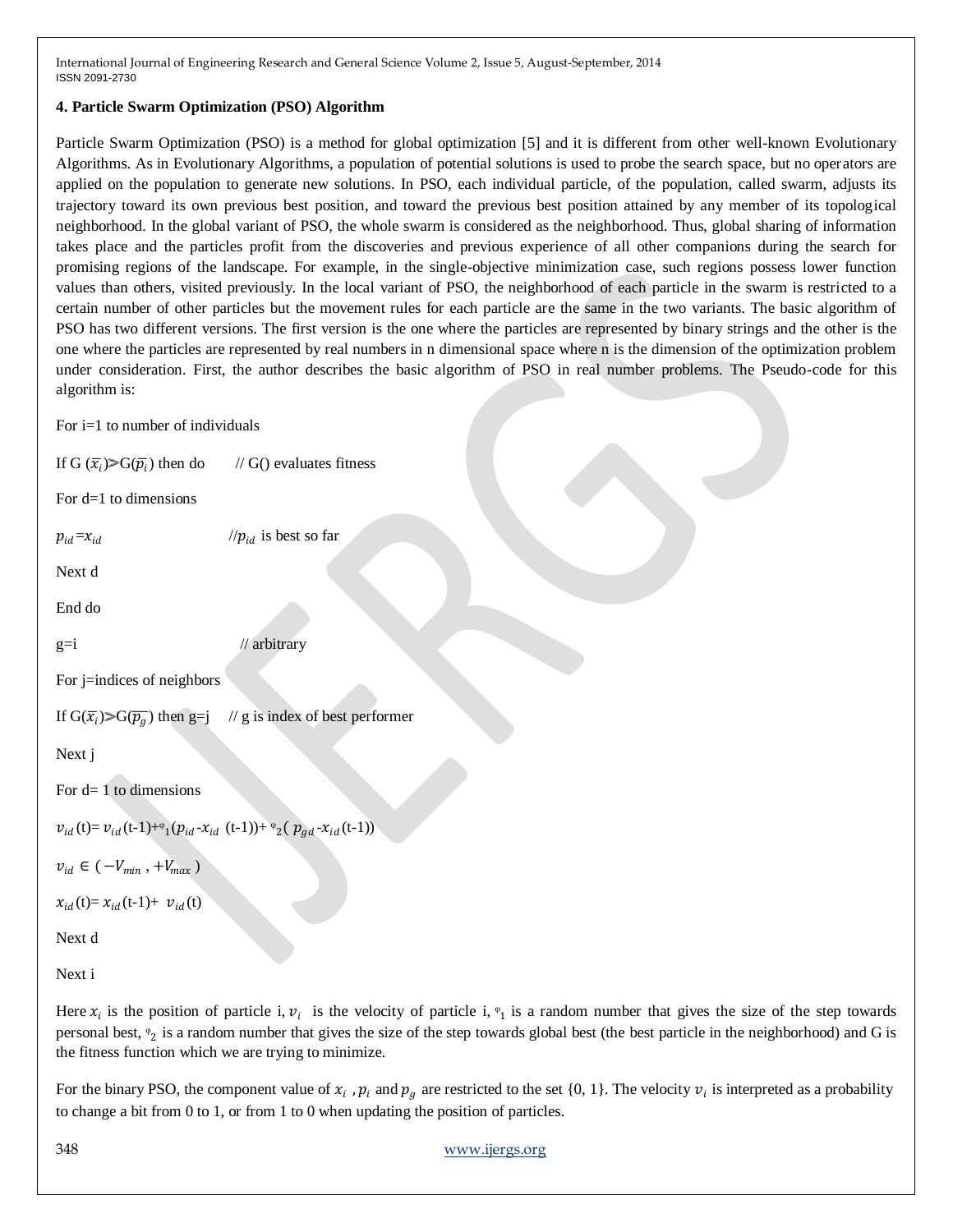Therefore, the velocity vector remains continuous-valued but the value of the velocity needs to be mapped from any real value to a probability in the range [0, 1]. This is done by using a sigmoid function to squash velocities into a [0, 1] range. Finally, the equation for updating positions is replaced by the probabilistic update equation:

$$
x_{id} = \begin{cases} 0 & \text{if } \rho_{id} \left( t - 1 \right) \geq sig(v_{id}(t)) \\ 1 & \rho_{id} \left( t - 1 \right) \leq sig(v_{id}(t)) \end{cases}
$$

 $\overline{\rho(t)}$  is a vector representing random numbers, drawn from a uniform distribution between 0 and 1.

#### **4.1 PSO-based Algorithm for Power Control Problem**

In PSO based method the author uses basic binary PSO technique. The PSO algorithm is used to maximize a fitness function that takes into consideration all the objectives of the power control problem.

In PSO-based algorithm, every particle in the swarm should represent a power vector containing power values to be transmitted by all mobile units in order to be evaluated and enhanced by the algorithm. The particle representation in swarm is similar to the chromosome representation of the power vector in GAME method with  $q = 15$  bits which gives a good resolution of tuning the power of the mobile units. If  $P_{max} = 1$  watt then the resolution by which user can be tune the power of the unit is  $\frac{1}{2^{15}} = 3.051758 \times 10^{-5}$ watts (approx.  $30.5 \mu$ W). It may be seen that this method of representation of the power vector inherently satisfies the maximum power constraint as we always assign the value of  $P_{max}$  to the string of 15 ones.

In this method first the author tried to use the same fitness function of GAME method. That fitness function gave good results in terms of minimization the transmitted power from the mobile units and making the value of  $\frac{E_b}{N_o}$  of the received signals from all mobile units

## exceed

 $\left(\frac{E}{N}\right)$  $\frac{10}{10}$ <sub>th</sub> but this function failed to fulfill the objective of the minimization of the near-far effect. This is because of the method it used to handle this objective. The parameter  $F^H$  gives credit to solutions which have received power values close to each other but the problem here is that this parameter is set to zero for all solutions whose received power components divergence is far away from its mean value. Assume two solutions, the first has  $\sigma_{p^r} = 0.3p^{-r}$  and the second has  $\sigma_{p^r} = 3p^{-r}$ . The first solution is better than the second one but the  $F<sup>H</sup>$  parameter is set to zero for both cases. This leads to the result that the second solution is not encouraged updating itself towards the first solution in order to minimize the near-far effect. So to solve that in PSO use a new fitness function which the author want to maximize is described as below

$$
F = \left(\frac{1}{M} \sum_{i=1}^{M} w_p F_i^E F_i^P + w_H F^H\right) + \frac{w_s}{\sigma_{p^r}}
$$

The first term of fitness function is same as in GAME method but the second term gives credit to solution with small standard deviation of received power distribution. This term is not zero for all particles and gives good result in minimization of near far problem.  $w_s$  is priority weight which indicates the relative importance of near-far problem objective over other objective. To check the effectiveness of the PSO algorithm, the author first initialized the particles of the swarm to using random bits. But his is not the real case, because in a real system the mobiles' power is updated from the power values in the last frame. After that the author applied PSO algorithm with the proposed fitness function to these randomly initialized particles [2]. The procedure of proposed algorithm is shown in Fig.5.

#### **4.2 Treating Updated Distances and Fading Conditions**

#### 349 [www.ijergs.org](http://www.ijergs.org/)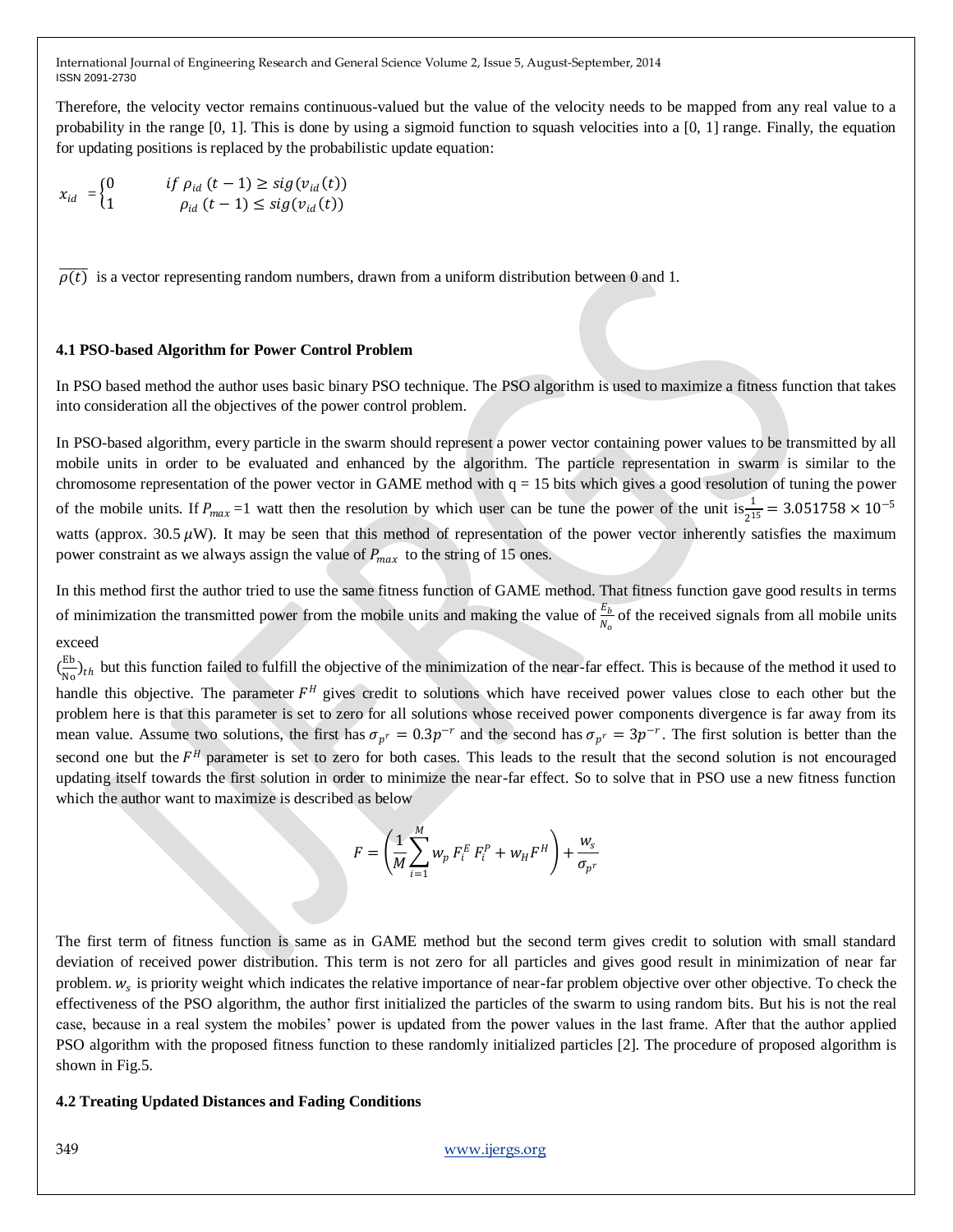In order to work in a real system, the algorithm must react to the updates that are done on the mobile users 'positions and the fading conditions of the environment. In a real system, the power control information changes in every frame period of 10 ms and thus it takes into consideration the updates in the system. To simulate these updates, we assumed that users will move with a maximum velocity of 5 km/hr. and that the fading in each link may change from a frame to another as long as it follows the same probability distribution. Using these assumptions, we can calculate the new positions of the users and the new values for fading every frame period of 10 ms. The author calculate the new link gain for all mobile users and then apply our PSO algorithm. Of course, the best solution found so far from a previous run is being used to initialize the input vectors at the next control period because we expect that the new solution after the updates is not far away from the old solution before the updates in the search space. This procedure is described in Fig. 6.

# **5. CONCLUSION**

- **Comparison of GAME & PSO method**
- o Regarding the average transmitting power for the mobile units, PSO algorithm reached solutions with much smaller values of transmitting power to serve the same number of users. The author says that the resulting values of PSO algorithm are about 65% on average from those of GA algorithm [1]. This means that PSO algorithm was much better in searching the search space when we fixed the maximum number of iterations.
- $\circ$  Regarding the average received  $\frac{E_b}{N_o}$  the author found that the results obtained by GA algorithm are slightly better than those obtained by PSO algorithm [1]. This was an expected result because the solutions of GA algorithm used greater values for transmitting power and thus they probably will achieve better average received  $\frac{E_b}{N_o}$ . In spite of the fact that GA results are better than PSO results, the results for both algorithms are too close to each other.
- Regarding the outage probability, both algorithms achieved zero outage for small number of users. As the number of users increases, the outage probability appears. In general, the solutions of GA algorithm had outage probability greater than the solutions of PSO algorithm.

# **REFERENCES:**

[1] M. Moustafa, I. Habib and M. Naghshineh, "Genetic Algorithm for mobiles equilibrium", in Proceedings of MILCOM 2000: 21st Century Military Communications Conference, vol. 1, pp. 70–74, Oct. 2000.

[2] Hassan M. Elkamchouchi, Hassan M. Elragal, Mina A. Makar "power control in cdma system using Particle swarm optimization" 24th national radio science conference (NRSC 2007)

- [3] R. Esmailzadeh and M. Nakagawa , "TDD-CDMA for Wireless Communications" Artech House, 2003.
- [4] Juha Korhonen "Introduction to 3G Mobile Communications" Artech House, 2003.
- [5] Abdurazak Mudesir "Power Control Algorithm in CDMA systems" International University Bremen
- [6] J. Kennedy and R.C. Eberhart, "Particle swarm optimization", in Proceedings of IEEE International

Conference on Neural Networks, Piscataway, USA, pp. 1942–1948, 1995.

[7] J. Kennedy and R. C. Eberhart " Swarm Intelligence" San Francisco: Morgan Kaufmann Publishers, 2001.

[8] M. G. Omran, "Particle swarm optimization methods for pattern recognition and image processing", Ph.D.dissertation, University of Pretoria, Pretoria, South Africa, Nov. 2004.